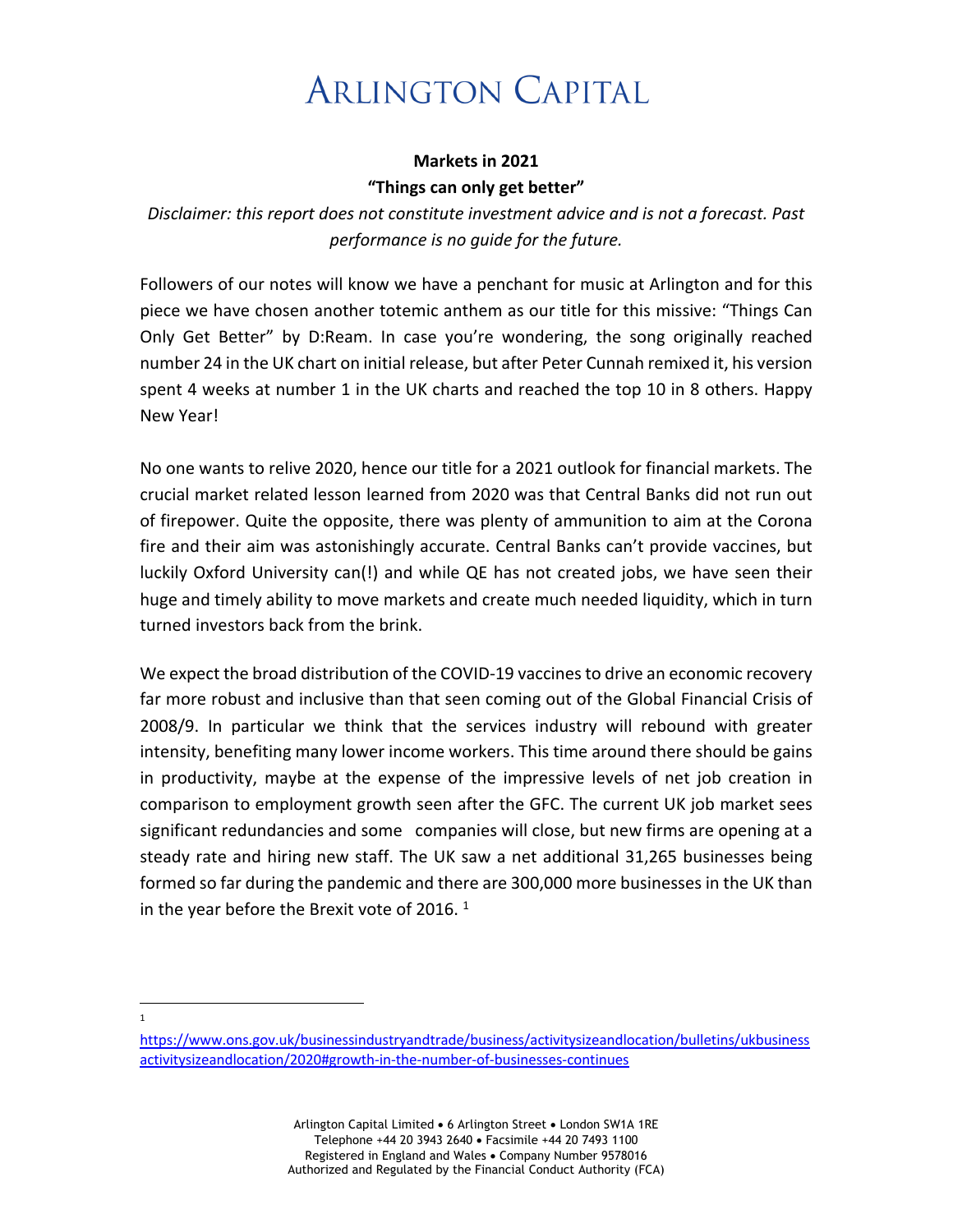This resilient entrepreneurialism is likely to be underpinned by the relief factor of a return to normal life, and to drive recovery in 2021. However, our central expectation is that life won't get back to near normal until H2 2021. This is a more cautious view than we had six months ago. It would be unrealistic to discount further pandemic-related headwinds, such as the development of worse strains of the virus. However, once a substantial portion of the population is vaccinated, we expect the economic recovery to be swift and powerful. Based on vaccine production estimates, we expect both a relaxation in restrictions and a recovery in the consumption of services, such as travel and eating out, in the late first half of 2021. According to UBS this should drive a recovery in corporate earnings, they expect 27% EPS growth in the 2021 fiscal year globally.

The stock market has clearly begun to anticipate this, powered upwards in 2020 by the world's largest technology companies who drive markets due to their significant weight in the indices, the highest and most concentrated market values in history. As we emerge from lockdowns and other government interventions, many of these companies' growth will slow, and the current engine driving the market will splutter. To continue the rally will need to diversify. Something to keep an eye on is the (expected) increasing government scrutiny on these big tech companies. Just take a look at Beijing's crack-down on Alibaba/Ant, US antitrust lawsuit against Facebook, Ripple's collapse in the wake of a US lawsuit and the EU unveiling two draft digital-services laws. We feel sure there is more to come on this front.

Looking at UK markets we see a brighter outlook and we are not alone. According to UBS: "We expect a near 40% rebound in UK earnings in 2021, driven by the global economic recovery and the anticipated improvement in oil prices. The UK market also has a bias toward value stocks, which should perform well if the market begins to price in faster growth." Other investment banks have set their direction for the year already. During November Goldman Sachs advised its clients to invest in British shares, predicting that a last-minute "skinny" free trade deal with the European Union would be announced soon. The bank also advised clients to "go long" on the pound, predicting that it could rise to \$1.44 next year as the UK economy rebounds faster than previously forecast. This is in the context that the day before the Brexit referendum (22 $nd$  June 2016) a pound bought \$1.48 or €1.31. We at Arlington believe that international investors will gradually rotate back into UK equities as the year progresses, driven by cheap fundamentals, a more positive outlook for Sterling, earnings growth and an attractive yield. The Brexit deal is a strong help - even if "skinny" and signed at 1 minute to midnight!

Turning to fiscal policy, central bankers everywhere have uncharacteristically and extremely helpfully been falling over themselves to point out that interest rates will stay low for as long as possible. Or at least until inflation starts to rise above trend, and that, looking at the futures curve, is some way away. So, a business favourable environment of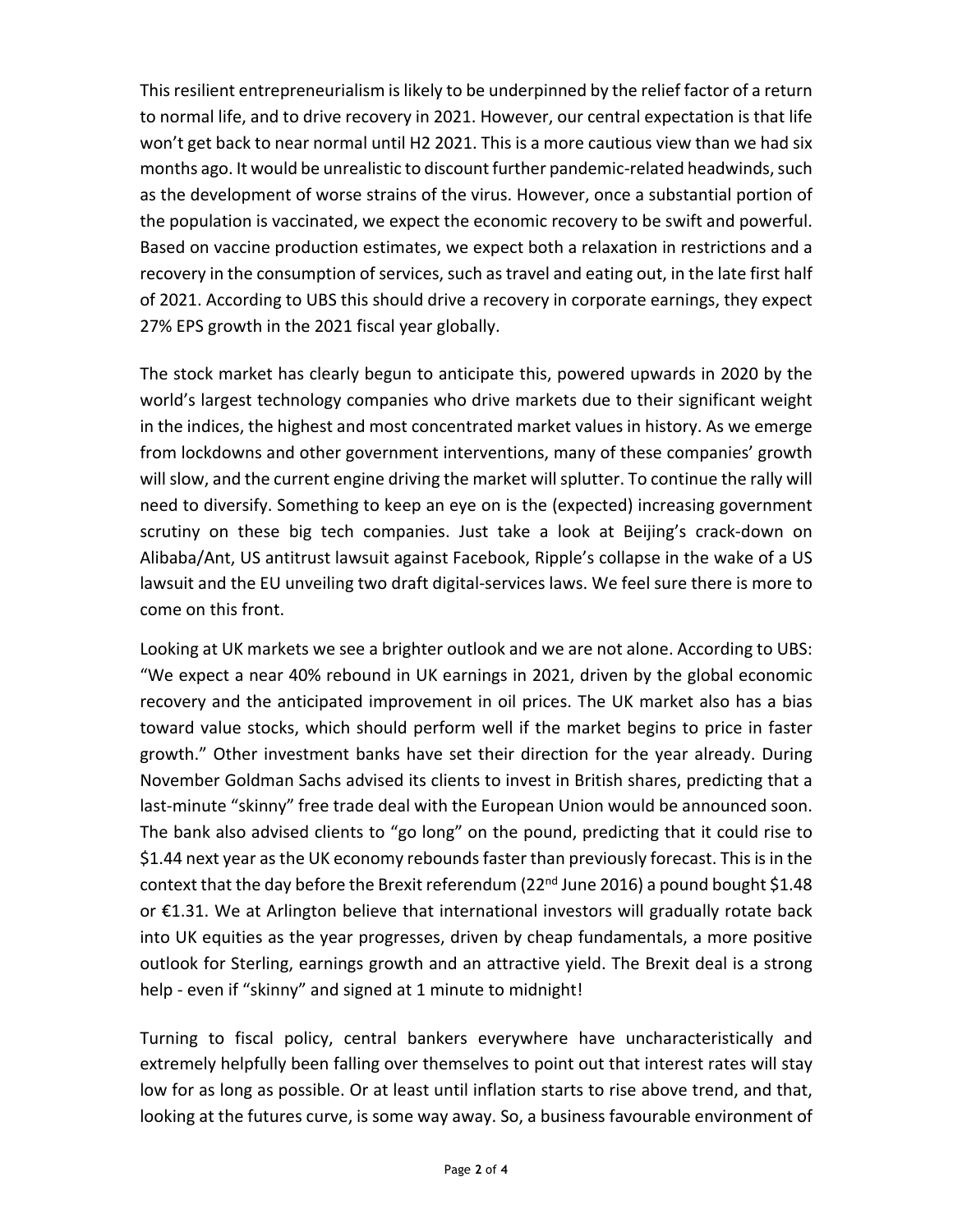zero inflation and very loose monetary policy looks set to continue even if government fiscal stimuli fall away. Taking all into account, we believe the net result is good for the stock market and private assets. To put a finer point on it, companies which are cheap due to recent earnings weakness, and that have market leading industry positions, will emerge stronger from the pandemic and should logically benefit from the threat of higher inflation because they have pricing power. The same metrics will continue to make private assets look attractive, particularly private equity. Investors who like distressed opportunities should have plenty to choose from in 2021 and we have recently seen much more interest in this area.

It is expected that European commercial real estate investment volumes will end 2020 down 25%. CBRE's current house view projects volumes will return to pre-COVID norms by H2 2022. Unlike other asset classes since the onset of the pandemic, secure prime property assets in core European markets have seen limited movement in yields. Notably, prime CBD office yields in the UK have experienced no change while those in Germany have marginally compressed. The outlook is less rosy for hotel and most retails assets, as well as for decentralised and secondary offices where we expect to see distressed sales. Arlington prefers defensive real estate which will pay an above average yield in all circumstances including pandemics and where active management can offer capital upside. As a result, we prefer the defensive characteristic of regional buildings let to the UK Government and small box retail, while we believe that our care home strategies offer solid capital upside.

What everyone agrees is that 2021 will be a year of significant economic growth and low inflation. Traditionally this has been a positive environment for asset prices, hence our title for this year's outlook, "things can only get better". However, in the new normal nothing is as it used to be, that's where Arlington comes in to help our clients find high quality opportunities in those areas where we have expertise.

## **Disclaimer**

This material has been prepared by Arlington Capital Limited ("Arlington"). It is for distribution only under such circumstances as may be permitted by applicable law. If this material is distributed outside the UK the protections available under the FSMA 2000 to Retail clients shall not apply. In addition, the compensation scheme available in the UK shall not be available. This product is only suitable for **professional clients** who are assessed to be capable of making their own investment decisions and understanding the risks involved.

It has no regard to the specific investment objectives, financial situation or particular needs of any recipient**. It is published solely for information purposes and is not to be**